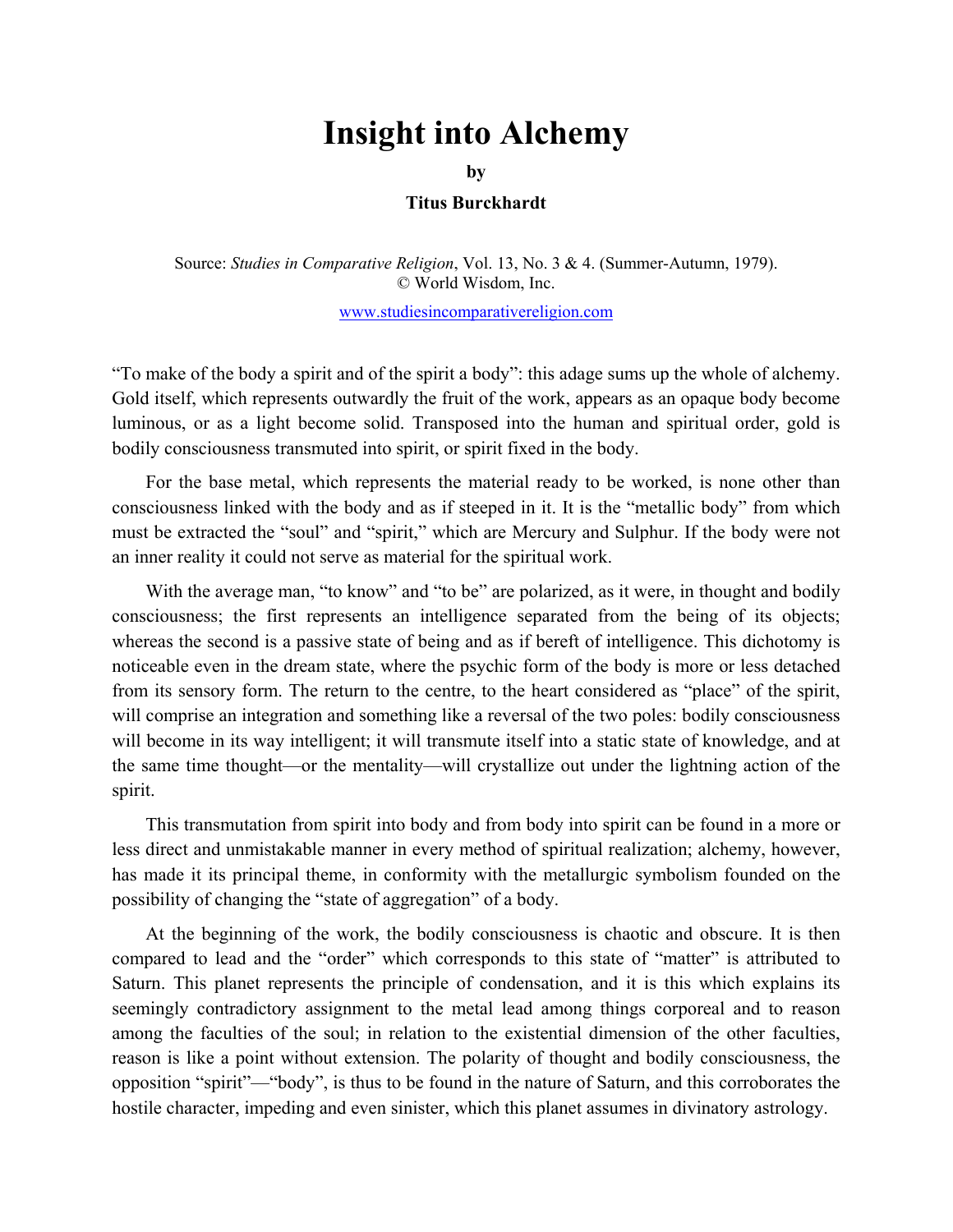withdraws from the exterior to the interior; having become a single point it submerges itself in the inner darkness of the body.

According to alchemical doctrine every metal is constituted by the more or less perfect union of two principles called Sulphur and Mercury; just as bodily consciousness, assimilated to metal as transformer, is woven from these two principles or subtle forces, at the same time opposite and complementary; Sulphur, which is male, and Mercury, which is female, are combined in the chaotic bodily consciousness—or in the base metal—in a manner in which they neutralize or shackle one another.

Basil Valentine<sup>1</sup> writes: "Where soul, spirit and metallic form are present, there, too, must be found quicksilver, sulphur and metallic salt...."<sup>2</sup> Therefore he likens Mercury to the soul and Sulphur to the spirit, and it is thus that the two principles should be understood, always bearing in mind the fact that alchemy considers these primarily as powers or forces co-operating on the same plane of "nature." If it happens that the same author, or other alchemists, call Mercury "spirit," it must be understood that its "volatile" nature is here opposed to that of inert or solid bodies; in this sense both Sulphur and Mercury are "spirits." On the other hand, Mercury, as "substance" of the inner or psychic form of the body, corresponds to the vital principle, intermediary between soul and body.

According to Galen, the vital spirit is a very pure substance distributed in cosmic space, and which the heart assimilates by a process analogous to respiration, thus transforming it into animal life. It is easy to see that this corresponds to the role of *prana,*  the "vital breath," as conceived by the Hindus; its employment in *laya-yoga*, the "yoga of solution," appears to be exactly analogous to the use to which the alchemists put their "universal solvent."

On the plane of method, saturnine or education becomes concentration; the intelligence of method, saturnine of two principles called Sulphur and Mercury, just as bothly consciousness, assimilated to the energy method, acc Just as breathing rhythmically re-establishes the link between the physical organism and the cosmic environment (a tie which the progressive solidification of the body tends to break) so this parallel, but more intimate, assimilation of the vital breath maintains the continuity between the psychic form of the body and the cosmic substance. Brother Marcanton writes on this subject: "It is not that I do not know that your secret Mercury is none other than a living spirit, universal and innate, which ceaselessly descends from heaven to earth, in the form of an aerial vapor, to replenish its porous belly, and is then born amongst the impure Sulphurs, and in growing passes from a volatile to a fixed nature, giving to itself the "radical humid" form.<sup>3</sup> The "porous belly" of the earth here corresponds to the human body; as for the "impure Sulphurs" they are nothing but the gross bodies confining, as it were, their Sulphur, which is their formal principle, In allying

<sup>&</sup>lt;sup>1</sup> A German alchemist of the fifteenth century.

<sup>2</sup> Cf. *De la Grande Pierre des Anciens Sages,* published by Les douze Clefs de la Philosophie. (Trans. Eugene Canseliet), Paris, 1956.

<sup>3</sup>*La Lumiere sortant par soimeme des Tenebres.* Paris 1687.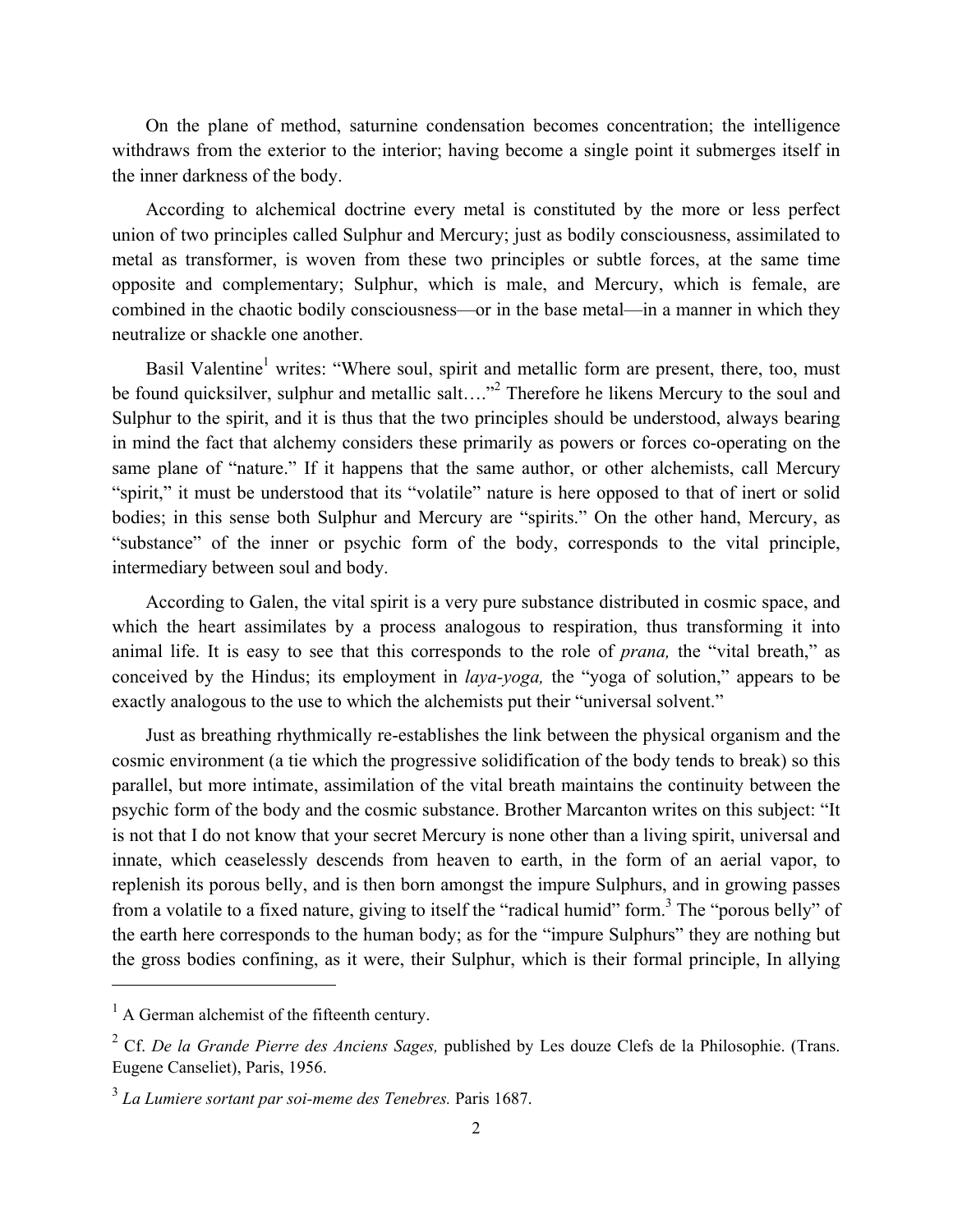itself with the psychic form of the body, Mercury is solidified, so to speak, while forming at the same time its "humid radical," its *hyle*, or plastic substance.

With regard to ordinary mercury, it is noteworthy that, alone amongst metals known to antiquity and the Middle Ages, it occurs normally under the liquid aspect which evaporates under the action of the craftsman's fire; it is thus, at one and the same time, both a "body" and a "spirit." Through it gold and silver can be liquefied; it also extracts the noble metal from a mixture of impure and insoluble minerals; the amalgam being exposed to the fire expels the mercury and lays bare the gold.

Just as common mercury forms an amalgam with gold, so subtle Mercury contains the germ of spiritual gold; the vital breath, while being "humid" by nature, as with the feminine cosmic energy—the *Shakti* of Hindu doctrine—carries the igneous principle of life. Reduced to its universal prototype, Mercury corresponds to the primordial ocean of Hindu mythology, to *Prakriti,* which carries *Hiranyagharba,* the golden embryo of the world.

Conformably with this universal prototype, Mercury includes a maternal aspect; more precisely, it is itself the maternal aspect or power of the *materia* of the world of the soul. On this account alchemists sometimes give it the name—a little disconcertingly—of the "menstruum"; they mean by that the blood of the matrix which nourishes the embryo as long as it does not flow outwards to become corrupted; Mercury indeed nourishes the spiritual embryo enclosed in the hermetic vessel.

It is through bodily consciousness, apparently closed in on itself, and within its innermost enclosure that the alchemist recovers this cosmic substance, Mercury. In order to "win it over" he relies on a bodily function such as respiration, and this is significant for all spiritual arts related to alchemy; starting out from a physical modality, the consciousness, which is essentially intelligence, ascends through its own "sheaths" to arrive at the universal reality of which this modality is the reflection or echo. Such an integration cannot however be achieved without some kind of grace; moreover it presupposes a sacred framework as well as an attitude excluding every kind of promethian or egoistic adventure.

Mercury is thus, at the same time and according to the different planes of its manifestation, the subtle "breath" animating the body, the transient substance of the soul, lunar power, the *materia* of all the world of the soul, and finally the *materia prima*. Just as the universal energy which the Hindus call *Shakti* possesses not only a maternal but also a terrible and destructive aspect, so Mercury is at the same time the "water of life" and the "mortal poison"; that is to say its "humid" nature is generative or dissolvent, according to circumstances.

"Let us leave the compound" wrote Synesius,<sup>4</sup>

<sup>&</sup>lt;sup>4</sup> Greek alchemist. He is perhaps identical with Bishop Synesius of Cyrene (379-415), a disciple of Hypatia, a Platonist of Alexandria. Cf. *Bibliothèque des Philosophes Chimiques,* Paris 1742.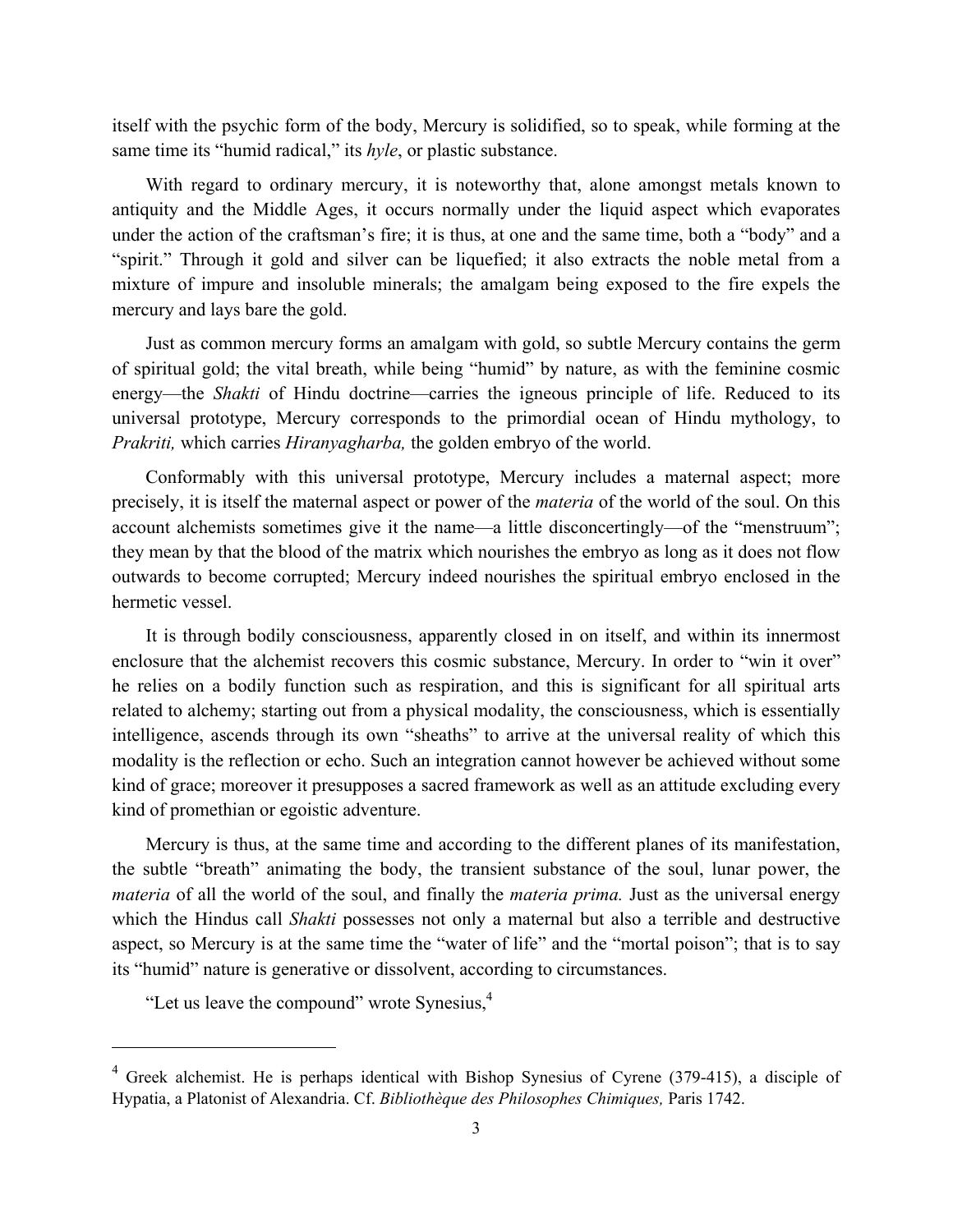great perfection (gold and silver, or the heart and blood) filled with quick-silver. Thence draw your quicksilver and you will make of it the draught, which is called quintessence, having a permanent and ever victorious power. It is a living light which illuminates every soul that has once beheld it. It is the knot and bond of all the elements, which it contains in itself, just as it is the spirit which nourishes and vivifies all things, and by means of which nature acts in the universe. It is the force, the beginning, the middle and the end of the work. To tell you all in a few words, know, my son, that the quintessence and the occult thing of our stone is no other than our viscous soul, heavenly and glorious, which we hold by our mastery of the ore-bearing mine<sup>5</sup> which alone engenders it and that it is not in our power to make this water by any art, since nature alone can beget it. And this water is the sharp vinegar which makes a pure spirit from the body of gold. And I tell you, my son, take no account of any other things, for they are vain, but only of this water, which burns, whitens, dissolves and congeals. It is indeed that which decomposes, and that which makes to germinate.…

take its simple (*sic*) for its its simplescence. Observe that we have have have the product of the composite great perfection (gold and silver, or the heart and blood) filled with quick-silver. Thence draw your quicksilve Although Mercury, after the manner of universal substances, contains all natural qualities in potentiality—it is also often represented as androgynous—it is polarized in relation to Sulphur and manifests itself as cold and humid, while Sulphur manifests as warm and dry. It should be noted here that warmth and dryness, which are the two masculine qualities, correspond to expansion and solidification, and that the two feminine qualities of humidity and cold represent solution and contraction. To a certain extent Sulphur imitates, in a dynamic and indirect way, the action of the formal principle, of the essence, which "deploys" forms and "fixes" them in a certain plane of existence. Solution and contraction, on the other hand, which originate from Mercury, express the receptivity of the plastic or feminine principle, its faculty of embracing all forms without being held by them, as also its delimiting and separative action, which is an aspect of the *materia.* In the order of craftsmanship, the analogy of Sulphur with the formal principle is evinced in the coloring action of the former: thus the union of common sulphur and mercury produces cinnabar, in which the fluid mercury is at one and the same time fixed and colored by sulphur; now, in metallurgic symbolism color is analogous to quality, therefore to form, according to the traditional significance of the term. However, it should be stressed that cinnabar is only an imperfect product of the principles concerned, just as common sulphur and common mercury are not identical with the two alchemical principles they symbolize.

In the first phase of the work, it is the solidifying and coagulating action of Sulphur which is opposed to the liberation of Mercury, even as the contracting action of the latter neutralizes

 $5$  According to Morienus, it is man who is (the mine of that with which the Grand-Mastery is accomplished). (*Dialogue du roi Khalid avec l'ermite Morenius,* Bibl. des Phil. Chim.)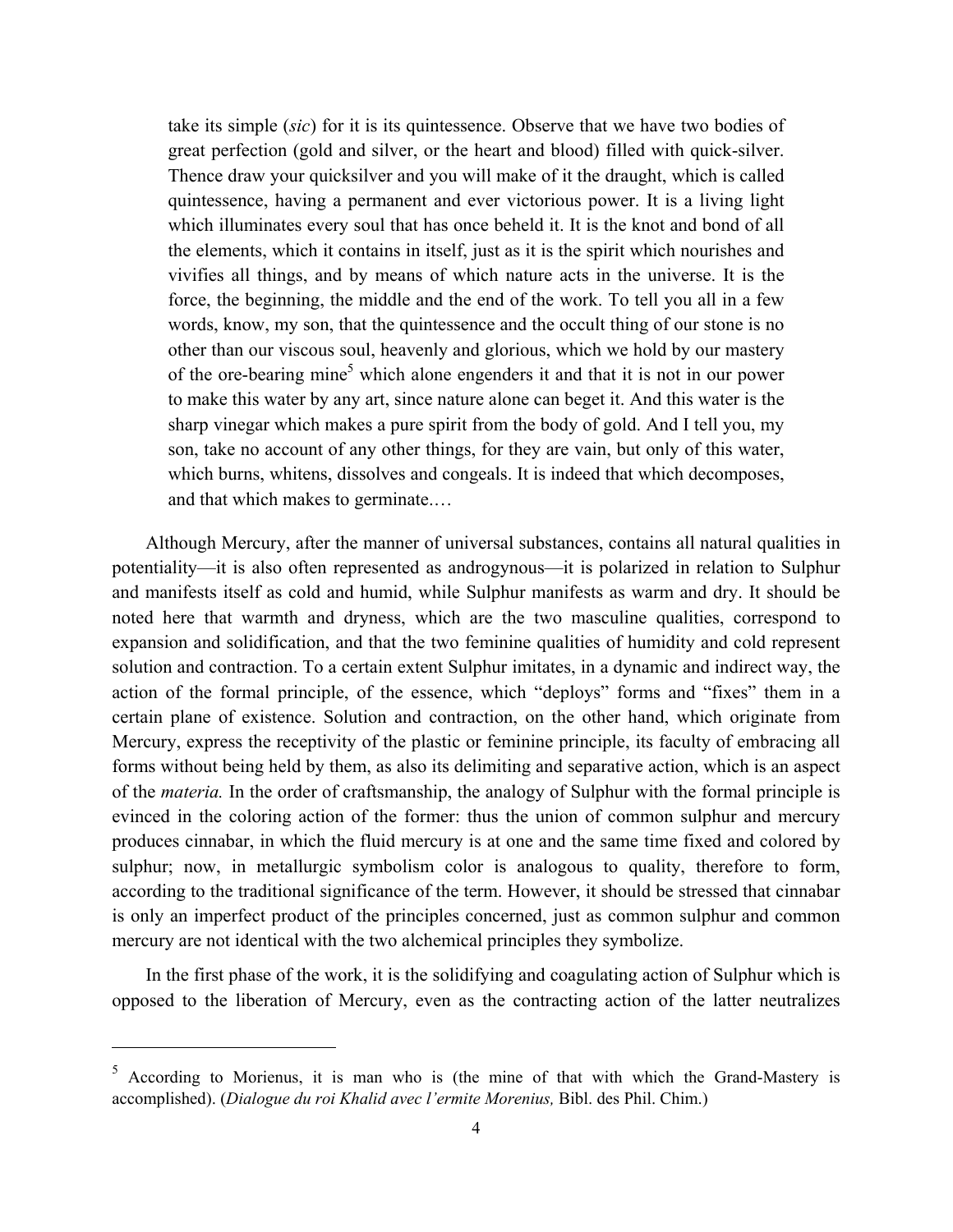imperfect coagulation which is the "base metal," the expanding warmth of Sulphur comes into play in its turn. At the beginning Mercury works against the solidifying power of Sulphur; but after that, it awakens its generative force, which manifests the true form of gold. Here we have the analogy of the love contest between man and woman; it is the feminine fascination which dissolves the "solidification" of the virile nature and awakens its power. It is sufficient here to remark that it is this fascination, spiritually canalized, which plays a certain part in Tantric methods.

Subpur. The knot is loosened by the growth of Mercury: to the extent which this dissolves the hydrogrem. The knot is the growth of Mercury works against the soliditying power of Sulphur, but the instant which is the "base In Les Noces Chymiques de Christian Rosencreutz, Johann Valentin Andréae<sup>6</sup> narrates the following parable: "...a beautiful unicorn, white as snow, and wearing a gold collar inscribed with certain signs, advanced towards the fountain, and bending its front legs knelt as if to do obeisance to the lion who stood upright on the fountain. This lion, who because of his complete immobility seemed to be made of stone or brass, forthwith seized a naked sword which he held in his claws, and broke it in twain: I think the two halves fell in the fountain. Then the lion continued to roar until a white dove, carrying an olive branch in its beak, flew towards him as fast as it could; she gave the branch to the lion who swallowed it and became quiet once more. Then with joyous bounds the unicorn returned to her place." The white unicorn, a lunary animal, is Mercury in its pure state. The lion is Sulphur, which being identified with the body of which it is the formal principle, appears at first immobile as a statue. By the homage of Mercury he wakes and begins to roar. His roaring is none other than his creative power: according to the *Physiologus,* the lion vivifies the still-born whelps by his voice. The lion breaks the sword of reason and the pieces fall in the fountain, where they will be dissolved. He does not stop roaring until the dove of the Holy Spirit gives him to eat the olive branch of knowledge. This seems to be the meaning of this parable of which Johann Valentin Andréae certainly was not the author.

In certain conditions, Sulphur, when fettered, is the reason and contains the gold of the spirit in a sterile state. This gold has first to be dissolved in the fountain of Mercury, in order to become the living "ferment" which will transform other metals into gold.

The first action of Mercury is to "whiten" the body. Artephius<sup>7</sup> wrote:

The whole secret…is that we should know how to extract from the body of the Magnesia the non-burning quicksilver, which is Antimony, and the Mercurial Sublimate; that is to say, it is necessary to extract an incombustible living water, then to congeal it with the perfect body of the Sun, which is dissolved in it in a white substance, coagulated like cream, until it all becomes white. However, first

<sup>&</sup>lt;sup>6</sup> Johann Valentin Andréae (1586-1654). Cf. Les Noces Chimiques de Christian Rosencreutz. (Trans. Aurigen, Ed. Chacornac, Paris 1928).

 $<sup>7</sup>$  A mediaeval alchemist of whose life nothing is known. "Artephius" is probably a pseudonym. (Bibl. des</sup> Phil. Chim.)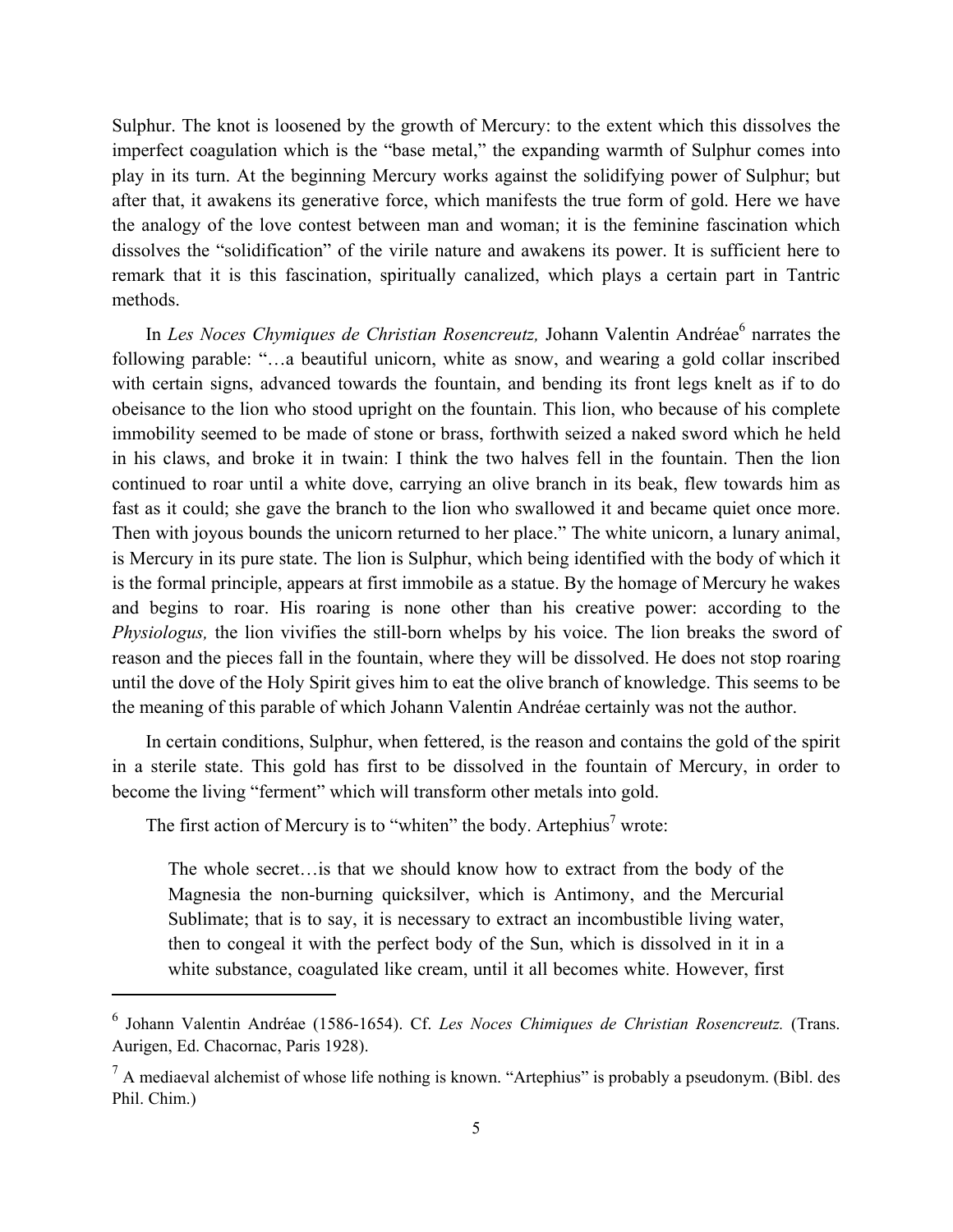the Sun, by the decomposition and eduction it undergoes in this water, will lose its in the sundergoes in the sundergoes in this water, will foce if its which is called whiteting the red brass, its plictospheral ashimatio light, will be obscured and darkened; then it will rise on the water and, little by little, a white color and substance will float on the surface; it is this which is called whitening the red brass, its philosophical sublimation and reduction to its primary matter, that is to say, to incombustible white sulphur and fixed quicksilver. Thus, humid when limited, that is to say gold, our body, having undergone repeated liquefaction in our dissolvent water, will be converted and reduced to sulphur and fixed quicksilver; and in this way the perfect body of the sun will take life in this water and be vivified and inspired; it will wax and multiply in its own kind, as do all other things.…

The sun referred to by Artephius, which dies and is dissolved in the mercurial water $8$  before being reborn, is none other than the individual consciousness bound to the body, the bodily ego, as it were, which is only gold or sun in a latent condition. Alchemists often gave the name of "gold" or "sun" to that which is gold in a virtual sense.

The "whitening" of the "body" which follows the "blackening" is sometimes described as a dissolution of the body in the mercurial water and at other times as a separation of the soul from the body. This is because the reduction of bodily consciousness to its psychic substance causes the soul to withdraw from the sensory organs and go out, so to speak, into a "space" which is both inward and unlimited. "It mounts from Earth to Heaven—says the Emerald Tablet—and redescends from Heaven to Earth, thus receiving the power of both superior and inferior things." In the same way, one speaks of a sublimation which has to be followed by a new coagulation.

When the inner consciousness is thus reduced to its primary matter, similar to the moon and silver, Sulphur reveals itself in its true nature, which is a power emanating from the mysterious centre of the being, from its divine essence; it is the roaring of the solar lion, which is like a sonorous light, or a luminous sound. Sulphur "fixes" the fluid and ungraspable substance of Mercury by giving it a new form which is at the same time both body and spirit.

Artephius wrote:

…natures change from one to the other, since the body incorporates the spirit, and the spirit changes the body into spirit both colored and white…boil it in our white water, that is in Mercury, until it is melted into blackness; then, through a continuous decoction, the blackness will disappear, and in the end the body thus dissolved will mount up with the white soul (bodily consciousness reabsorbed into the soul), and the one shall blend with the other, and they shall embrace in such a way that they can nevermore be separated; it is thus that spirit and body are

 $8$  Or in Antinomy, which is equally a dissolvent and which, in spiritual alchemy, is a synonym for Mercury.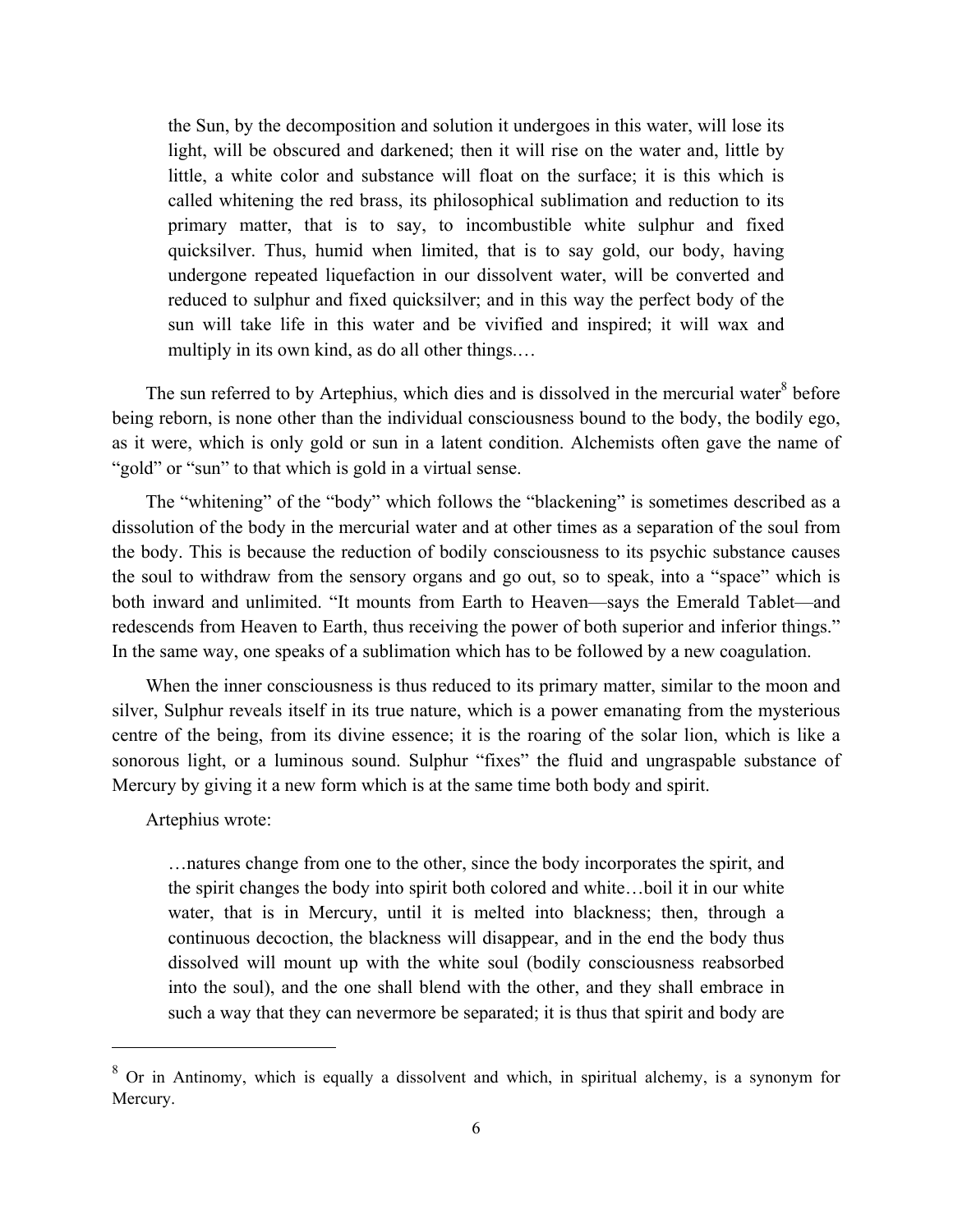united (by a process inverse to the first) with true harmony, and they become one permanence (the body "fixing" the spirit and the spirit restoring the bodily consciousness to the pure spiritual state) and this is the solution of the body and the coagulation of the spirit, which are one and the same operation.

Most alchemists only speak of Sulphur and Mercury as natures constitutive of gold; others, such as Basil Valentine, add Salt. In the order of craftsmanship, Sulphur is the cause of combustion and Mercury of evaporation, whereas Salt is represented by ashes. If Sulphur and Mercury are "spirits", Salt is the body, or more accurately the principle of corporeality. In a certain sense Sulphur, Mercury and Salt correspond respectively to the spirit (that is to say to the spiritual essence), the soul, and the body of man, or again, to the immortal soul, the vital breath, and the body.

If the distinctions between these three natures do not always seem clear in descriptions of the alchemical work, this results from their not being considered in themselves, but only through their action on the cosmic plane, or, more exactly, on the subtle or *animic*  plane, where their forces blend in countless ways. On account of the complexity of this realm, the most "archaic" descriptions of the work are the most accurate because they include everything in their symbolism; which brings to mind the words of the Emerald Tablet: Sulphur, solar power, Mercury, lunar power, are the "father and mother" of the alchemical embryo; the "wind", which is no other than the vital breath, second nature of Mercury, has "carried it in its womb"; the earth, that is to say, the body, is its "nurse".…

When the body, or more exactly the bodily consciousness, is purified of all passional "humidity"—and in this connection it corresponds to "ashes"—it helps to retain the "fugitive" spirit; in other words, it becomes the "fixative" of spiritual states which the mind could not by itself sustain. This is so because the body is the "inferior" which corresponds to the "superior," according to the formula of the Emerald Tablet.

The spiritual state which "leans" on the body has, however, no common measure with the latter; it is like a reversed pyramid of unlimited extension, having its point resting on the earth; it goes without saying that this picture, which suggests a state of instability, is only valid in relation to space.

In the realm of sacred art, the human likeness which most directly expresses the "spiritualization of the body and the embodying of the spirit" is that of the Buddha: the analogy with alchemical symbolism is all the more striking since this figure comprises solar attributes halo and rays—and is often gilded. We have in mind more particularly the statues of Mahayana Buddhism, which at their best, perfectly express, in the plastic quality of their outward appearance, that plenitude which is both immutable and intense and which the body contains but cannot enclose.